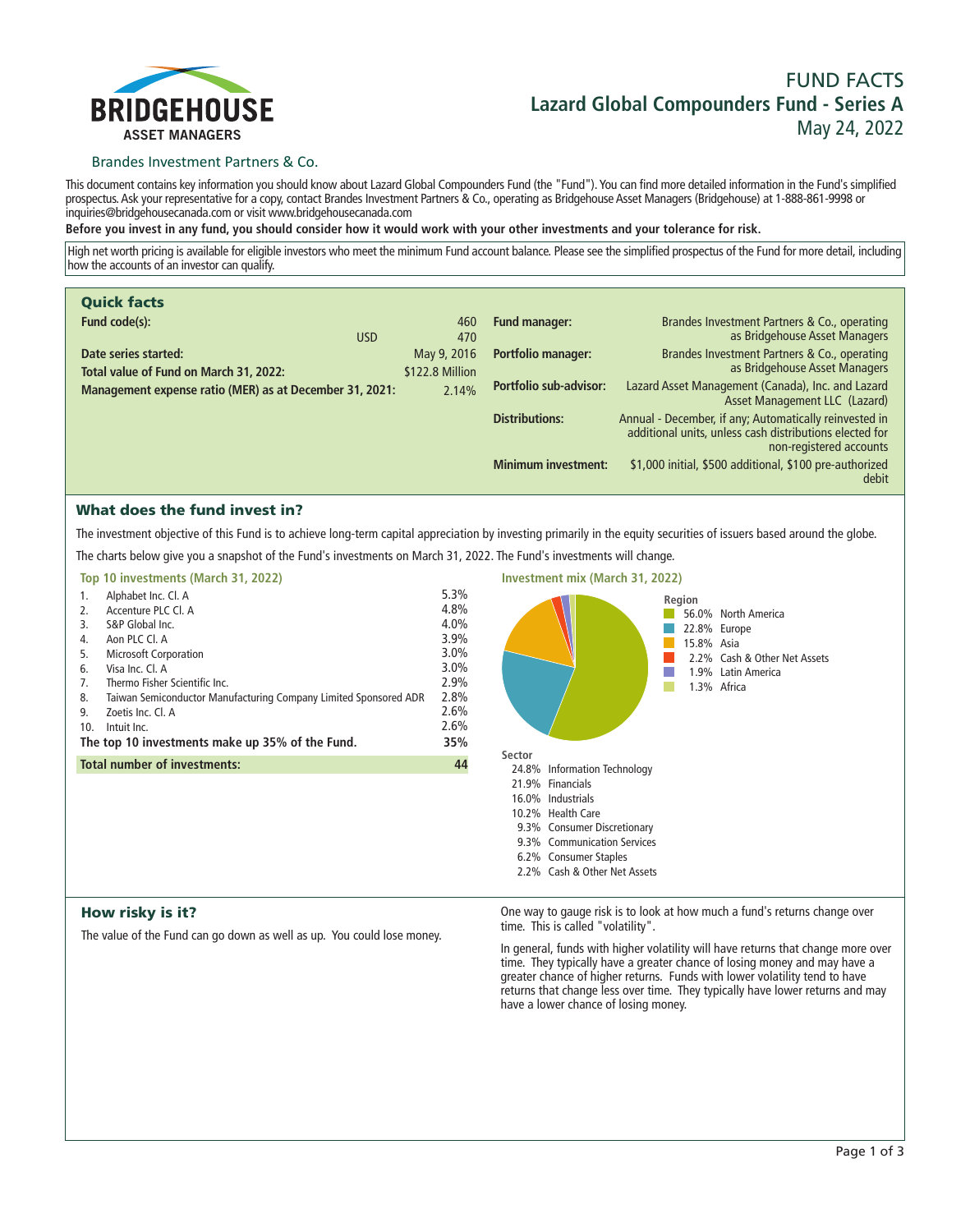

**For more information about the risk rating and specific risks that can affect the Fund's returns, see the Risk section of the Fund's simplified prospectus.**

**Like most mutual funds, this Fund does not have any guarantees. You may not get back the amount of money you invest.**

#### **Risk rating**

**Bridgehouse has rated the volatility of this Fund as Medium.**

**This rating is based on how much the fund's returns have changed from year to year. It doesn't tell you how volatile the fund will be in the future. The rating can change over time. A fund with a low risk rating can still lose money.**



# How has the fund performed?

**This section tells you how Series A units of the Fund have performed over the past 5 years. Returns are after expenses have been deducted. These expenses reduce the Fund's returns.**

**No guarantees**

#### **Year-by-year returns**

**The bar chart shows the Fund's Series A units annual performance for each of the years shown. The Fund dropped in value once in 5 years. The range of returns and change from year to year can help you to assess how risky the Fund has been in the past. It does not tell you how the Fund will perform in the future.**



### **Best and worst 3-month returns**

**This table shows the best and worst returns for Series A units of the Fund in a 3-month period over the past 5 years. The best and worst 3-month returns could be higher or lower in the future. Consider how much of a loss you could afford to take in a short period of time.**

|                    | <b>Return</b> | 3 months ending | If you invest \$1,000 at the beginning of the period |
|--------------------|---------------|-----------------|------------------------------------------------------|
| <b>Best return</b> | 16.5%         | June 30, 2020   | Your investment would rise to \$1,165                |
| Worst return       | $-11.9\%$     | March 31, 2020  | Your investment would drop to \$881                  |

#### **Average return**

**If you invested \$1,000 in the Series A units of this Fund on the day the Series was established it would be worth \$1,932 as of March 31, 2022. This represents an annual compound rate of return of +11.8%.**

|                                                                                                                                                                                                                                                                                                                                                                                                                                                                                                                                                                                                                                                                                                                                                                                      | Who is this fund for? | A word about tax                                                                                                                                                                                                                              |
|--------------------------------------------------------------------------------------------------------------------------------------------------------------------------------------------------------------------------------------------------------------------------------------------------------------------------------------------------------------------------------------------------------------------------------------------------------------------------------------------------------------------------------------------------------------------------------------------------------------------------------------------------------------------------------------------------------------------------------------------------------------------------------------|-----------------------|-----------------------------------------------------------------------------------------------------------------------------------------------------------------------------------------------------------------------------------------------|
| • This Fund is suitable for investors who are long-term investors and who<br>In general, you'll have to pay income tax on any money you make on a fund.<br>wish to add the appreciation potential of global companies to their<br>you hold the Fund in a registered plan, such as a Registered Retirement<br>portfolio. This Fund is also available to be purchased in U.S. dollars.<br>This Fund is not suitable as a short term investment or for an investor who<br>Savings Plan or a Tax-Free Savings Account.<br>cannot tolerate a medium degree of volatility.<br>The Unhedged Series of units of the Fund is suitable if you are comfortable<br>with being exposed to fluctuations in foreign currencies relative to the<br>cash or have them reinvested.<br>Canadian dollar. |                       | How much you pay depends on the tax laws where you live and whether or not<br>Keep in mind that if you hold your fund in a non-registered account, any fund<br>distributions are included in your taxable income, whether you receive them in |

# How much does it cost?

**The following tables show the fees and expenses you could pay to buy, own and sell Series A units of the Fund. The fees and expenses - including any commissions can vary among each series of a fund and among funds. Higher commissions can influence representatives to recommend one investment over another. Ask about other funds and investments that may be suitable for you at a lower cost.**

### **1. Sales charges**

**There is only one sales charge option when you buy this Series of shares of this Fund.**

| Sales charge option    | What you pay                           |                                            | <b>How it works</b>                                                                                                                                                                               |
|------------------------|----------------------------------------|--------------------------------------------|---------------------------------------------------------------------------------------------------------------------------------------------------------------------------------------------------|
|                        | in per cent $(\% )$                    | in dollars $($ \$ $)$                      |                                                                                                                                                                                                   |
| Front-end sales charge | 0% to 5% of the amount you<br>purchase | \$0 to \$50 for each<br>\$1,000 investment | The sales charge is decided by you and your representative<br>at the time of purchase. It is deducted from the amount you<br>invest and is paid to your representative's firm as a<br>commission. |